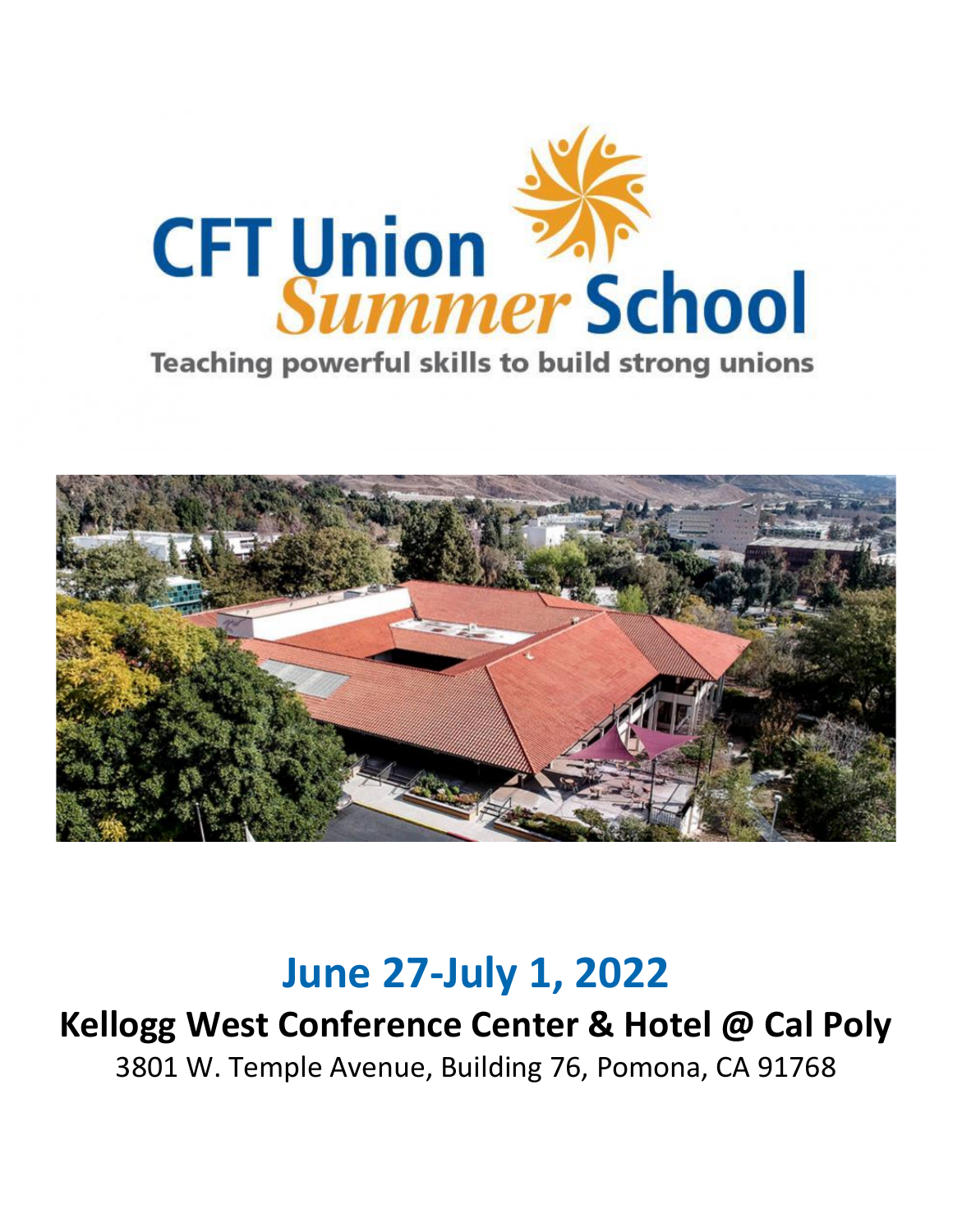### **Program Overview**

### **Five-Day Event Schedule**

The Union Summer School program is geared for emerging and veteran local leaders who want to take their skills to the next level. The week-long event is filled with rigorous workshops, motivated and skilled trainers, and applied learning.

## **COVID Safety Protocols**

Attendees will be required to show proof of vaccination in advance of the event. Rapid COVID tests will also be administered on-site. Masks must be worn at all times unless actively eating or drinking.

## **Opening Guest Speaker**

**Dr. Reyna Garcia Ramos,** *Professor of Education at the Pepperdine University Graduate School of Education and Psychology (GSEP)*

Dr. García Ramos teaches in the MAT and doctoral programs at GSEP and leads the university chapter of the California Association for Bilingual Education (CABE). Her focus is on addressing the widening academic gap of English learners in California's public school system, in part by establishing university-school partnerships that allow future teachers extensive learning experiences with English learner youth in communities.

Dr. García Ramos worked in bilingual classrooms in the Los Angeles Unified School District and Goleta Unified School District. As a community educator/organizer, she helped design culturally relevant curricula for Spanish-speaking immigrants and supervised instructors to deliver ESL, literacy, and civics instruction. She was Director of Legislative Affairs for CABE and Secretary for two Special Interest Groups in the American Educational Research Association.

### **Join us on Social**

Make sure to post on social media throughout the CFT Union Summer School, tagging CFT – **@cftunion** – and using the hashtags **#CFTsummerschool, #CFTleaders and #IamCFT.**

### **Schedule-At-A-Glance**

**Monday, June 27 10:00am** Registration

**11:30am** Lunch & Registration

**1:00pm** Opening Session

#### **2:00pm**

- Course 1: Winning the Best **Contract**
- Course 2: Crash Course for New **Presidents**
- Course 3: Cultural Proficiency

### **5:00pm** Dinner

**Tuesday, June 28 – Thursday, June 30th**

**8:00am** Breakfast

#### **9:00am**

- Course 1: Winning the Best Contract
- Course 2: Crash Course for New Presidents
- Course 3: Cultural Proficiency

### **12:00pm** Lunch

**1:00pm** Class continues

**5:00pm** Dinner

**Evening Workshops Tuesday & Thursday Evening**

**7:00pm** Workshops

### **Friday, July 1**

**8:00am** Breakfast

### **9:00am**

- Course 1: Winning the Best **Contract**
- Course 2: Crash Course for New Presidents
- Course 3: Cultural Proficiency

**12:00pm** Program Concludes

**12:00pm** Lunch Available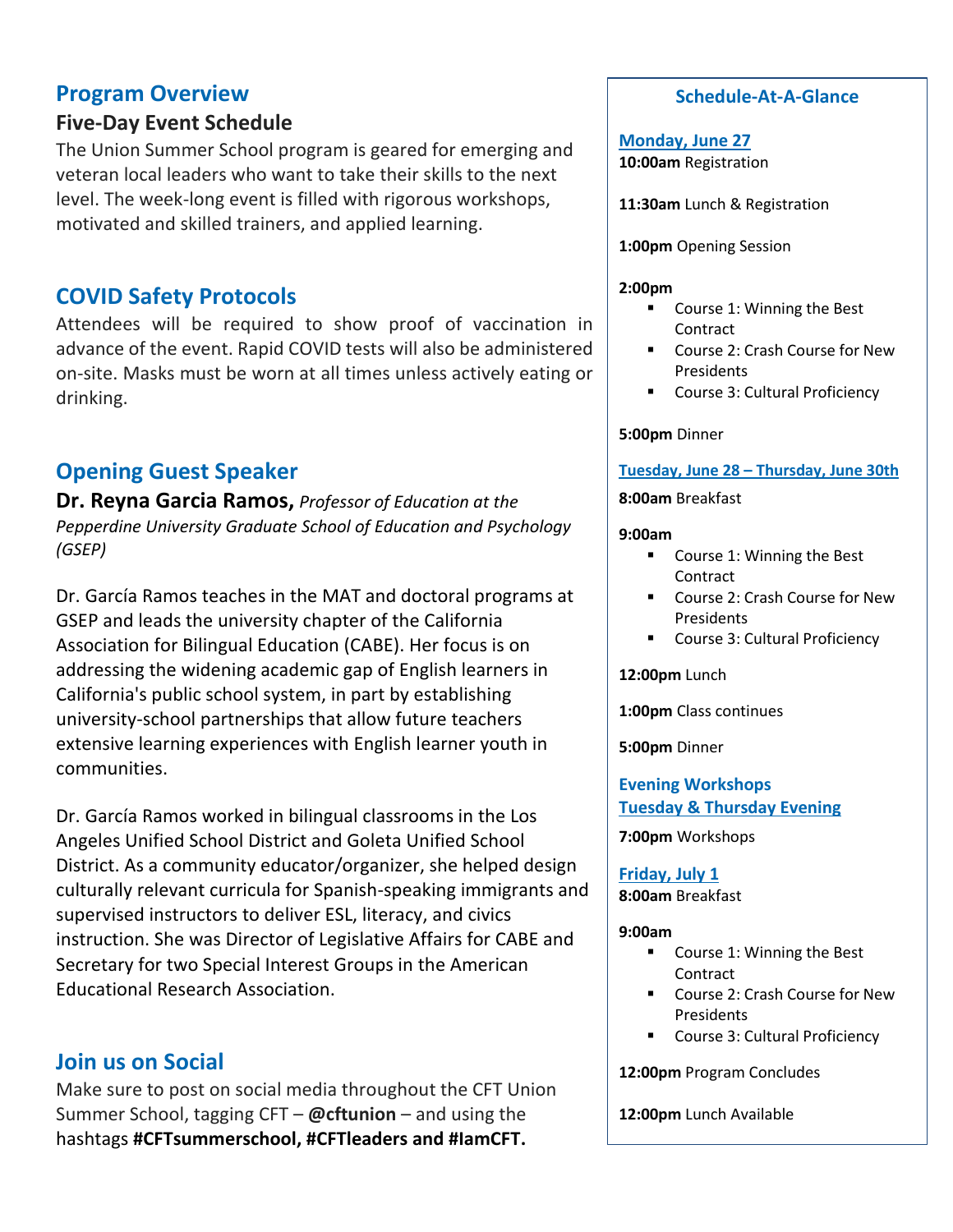## **Schedule**

| <b>Monday</b>                     | June 27, 2022                                                                                                                                                     |                       |
|-----------------------------------|-------------------------------------------------------------------------------------------------------------------------------------------------------------------|-----------------------|
| $10:00am - 12:30pm$               | <b>Registration</b>                                                                                                                                               | <b>Reception Desk</b> |
| 11:30am - 12:30pm                 | Lunch                                                                                                                                                             | <b>Dining Room</b>    |
| $1:00 \text{pm} - 2:00 \text{pm}$ | <b>Opening General Session</b>                                                                                                                                    | <b>Auditorium</b>     |
|                                   | <b>Introduction &amp; Land Acknowledgement</b><br>Christopher Arellano, Training Director                                                                         |                       |
|                                   | <b>Conference Welcome</b><br>Jeffery Freitas, President                                                                                                           |                       |
|                                   | <b>Code of Conduct</b><br>Liz Soto, Controller                                                                                                                    |                       |
|                                   | <b>CFT Racial &amp; Social Justice Goals</b><br>Lacy Barnes, Senior Vice President                                                                                |                       |
|                                   | <b>Opening Guest Speaker</b><br>Dr. Reyna Garcia Ramos, Professor of Education at the Pepperdine University<br>Graduate School of Education and Psychology (GSEP) |                       |
| 2:00 - 5:00pm                     | <b>Courses</b>                                                                                                                                                    |                       |
|                                   | Winning the Best Contract $-$ Contract                                                                                                                            | <b>Mountain Vista</b> |
|                                   | <b>Negotiations and Campaigns</b>                                                                                                                                 |                       |
|                                   | <b>Crash Course for New Presidents</b>                                                                                                                            | <b>Campus Vista</b>   |
|                                   | <b>Cultural Proficiency</b>                                                                                                                                       | <b>Valley Vista</b>   |
| 5:00pm                            | <b>Dinner and Free Time</b>                                                                                                                                       | <b>Dining Room</b>    |
|                                   |                                                                                                                                                                   |                       |
| <b>Tuesday</b>                    | <b>June 28, 2022</b>                                                                                                                                              |                       |
| 8:00am - 9:00am                   | <b>Breakfast</b>                                                                                                                                                  | <b>Dining Room</b>    |
| 9:00am - 12:00pm                  | <b>Courses</b><br>Winning the Best Contract $-$ Contract                                                                                                          | <b>Mountain Vista</b> |
|                                   | <b>Negotiations and Campaigns</b>                                                                                                                                 |                       |
|                                   | <b>Crash Course for New Presidents</b><br>٠                                                                                                                       | <b>Campus Vista</b>   |
|                                   | <b>Cultural Proficiency</b><br>п                                                                                                                                  | <b>Valley Vista</b>   |
| 12:00pm - 1:00pm                  | Lunch                                                                                                                                                             | <b>Dining Room</b>    |
| 1:00pm - 5:00pm                   | <b>Courses Continue</b>                                                                                                                                           |                       |
|                                   | Winning the Best Contract $-$ Contract                                                                                                                            | <b>Mountain Vista</b> |
|                                   | <b>Negotiations and Campaigns</b>                                                                                                                                 |                       |
|                                   | <b>Crash Course for New Presidents</b><br>п                                                                                                                       | <b>Campus Vista</b>   |
|                                   | <b>Cultural Proficiency</b><br>п                                                                                                                                  | <b>Valley Vista</b>   |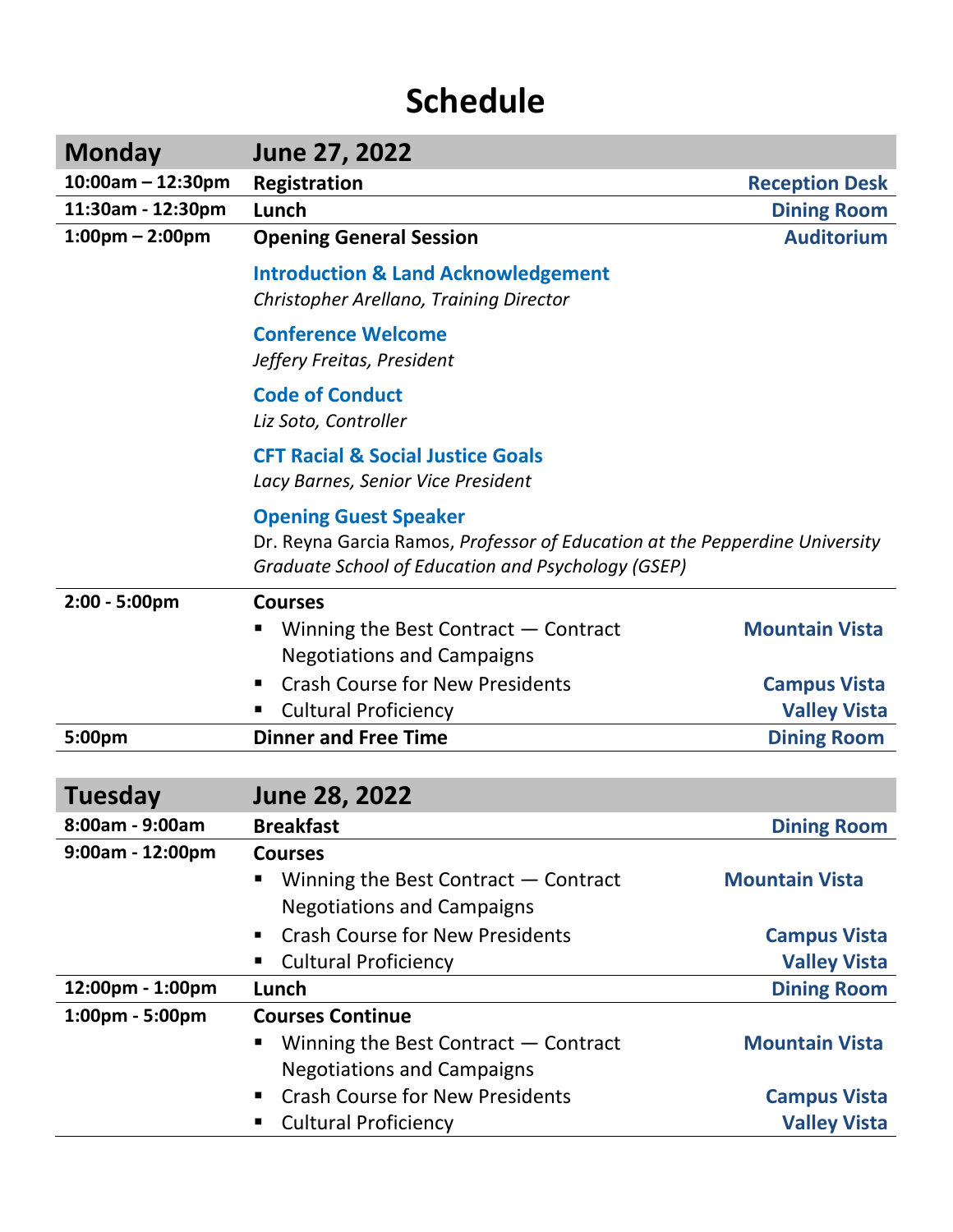| 5:00pm - 7:00pm                   | <b>Dinner and Free Time</b>                   | <b>Dining Room</b>               |
|-----------------------------------|-----------------------------------------------|----------------------------------|
| $7:00 \text{pm} - 8:15 \text{pm}$ | <b>Evening Workshops</b>                      |                                  |
|                                   | Member Engagement: canvassing, mail, and<br>п | <b>Valley Vista</b>              |
|                                   | phones                                        |                                  |
|                                   | Messaging from our place of power<br>п        | <b>Campus Vista</b>              |
|                                   |                                               |                                  |
| Wednesday                         | June 29, 2022                                 |                                  |
| 8:00am - 9:00am                   | <b>Breakfast</b>                              | <b>Dining Room</b>               |
| 9:00am - 12:00pm                  | <b>Courses</b>                                |                                  |
|                                   | Winning the Best Contract $-$ Contract<br>п   | <b>Mountain Vista</b>            |
|                                   | <b>Negotiations and Campaigns</b>             |                                  |
|                                   | <b>Crash Course for New Presidents</b>        | <b>Campus Vista</b>              |
|                                   | <b>Cultural Proficiency</b><br>п              | <b>Valley Vista</b>              |
| 12:00pm - 1:00pm                  | Lunch                                         | <b>Dining Room</b>               |
| 1:00pm - 5:00pm                   | <b>Courses Continue</b>                       |                                  |
|                                   | Winning the Best Contract $-$ Contract<br>п   | <b>Mountain Vista</b>            |
|                                   | <b>Negotiations and Campaigns</b>             |                                  |
|                                   | <b>Crash Course for New Presidents</b><br>٠   | <b>Campus Vista</b>              |
|                                   | <b>Cultural Proficiency</b>                   | <b>Valley Vista</b>              |
| 6:00pm                            | <b>Dinner &amp; Social Event</b>              | <b>Auditorium &amp; Hillside</b> |
|                                   |                                               | <b>Terrace</b>                   |
|                                   |                                               |                                  |
| <b>Thursday</b>                   | June 30, 2022                                 |                                  |
|                                   |                                               |                                  |

| 8:00am - 9:00am    | <b>Breakfast</b>                                         | <b>Dining Room</b>    |
|--------------------|----------------------------------------------------------|-----------------------|
| $9:00am - 12:00pm$ | <b>Courses</b>                                           |                       |
|                    | Winning the Best Contract $-$ Contract                   | <b>Mountain Vista</b> |
|                    | <b>Negotiations and Campaigns</b>                        |                       |
|                    | <b>Crash Course for New Presidents</b><br>$\blacksquare$ | <b>Campus Vista</b>   |
|                    | <b>Cultural Proficiency</b>                              | <b>Valley Vista</b>   |
| 12:00pm - 1:00pm   | Lunch                                                    | <b>Dining Room</b>    |
| 1:00pm - 5:00pm    | <b>Courses Continue</b>                                  |                       |
|                    | Winning the Best Contract – Contract                     | <b>Mountain Vista</b> |
|                    | <b>Negotiations and Campaigns</b>                        |                       |
|                    | <b>Crash Course for New Presidents</b><br>$\blacksquare$ | <b>Campus Vista</b>   |
|                    | <b>Cultural Proficiency</b><br>٠                         | <b>Valley Vista</b>   |
| 5:00pm - 7:00pm    | <b>Dinner and Free Time</b>                              | <b>Dining Room</b>    |
| 7:00pm - 8:15pm    | <b>Evening Workshops</b>                                 |                       |
|                    | Making Digital Work For You                              | <b>Valley Vista</b>   |
|                    | <b>Recruiting and Engaging Members:</b><br>п             | <b>Campus Vista</b>   |
|                    | One on One Conversations                                 |                       |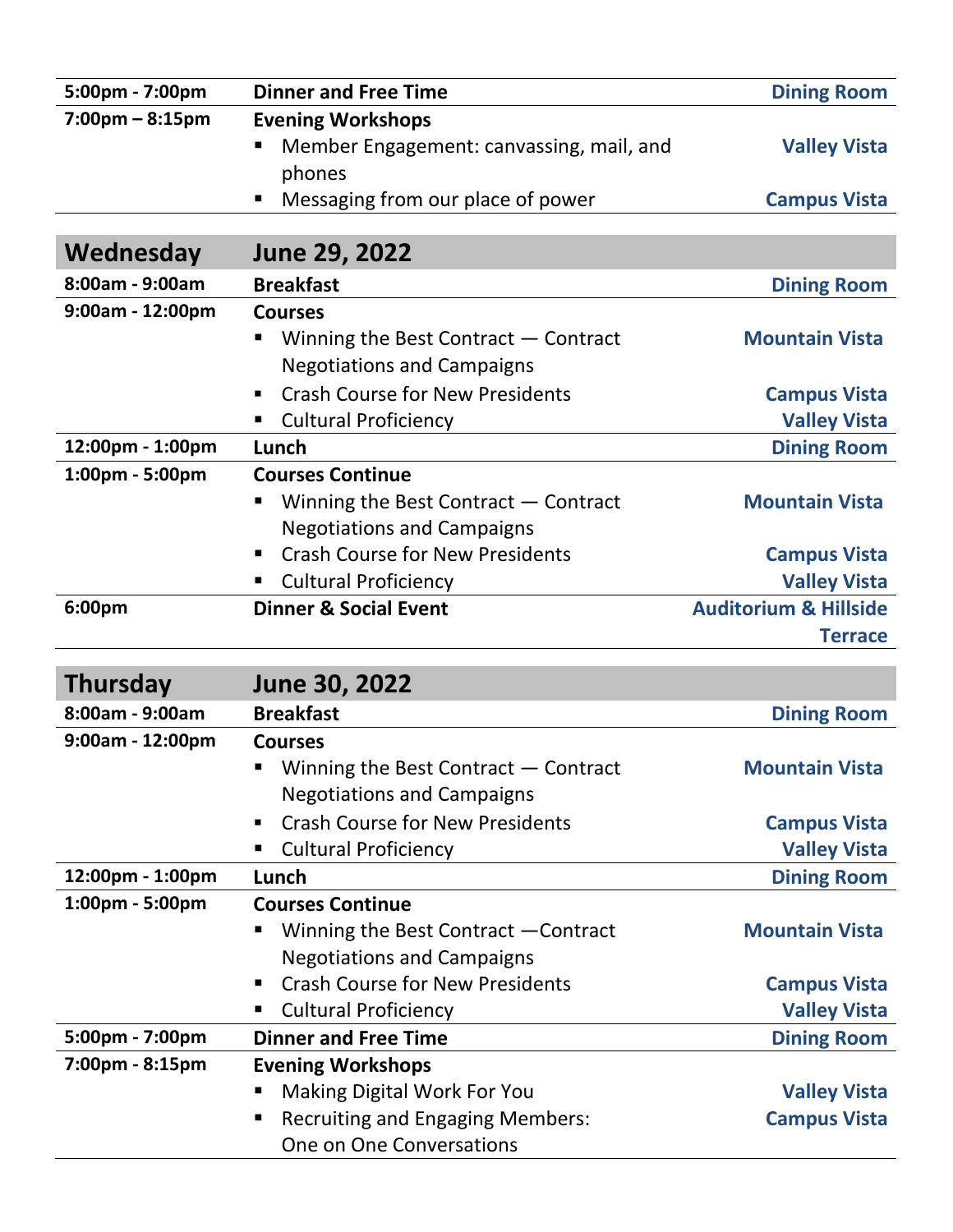| <b>Friday</b>      | <b>July 1, 2022</b>                                      |                       |
|--------------------|----------------------------------------------------------|-----------------------|
| 8:00am - 9:00am    | <b>Breakfast &amp; Check-out</b>                         | <b>Dining Room</b>    |
| $9:00am - 12:00pm$ | <b>Courses</b>                                           |                       |
|                    | Winning the Best Contract $-$ Contract<br>$\blacksquare$ | <b>Mountain Vista</b> |
|                    | <b>Negotiations and Campaigns</b>                        |                       |
|                    | • Crash Course for New Presidents                        | <b>Campus Vista</b>   |
|                    | • Cultural Proficiency                                   | <b>Valley Vista</b>   |
| 12:00pm            | <b>Program Concludes</b>                                 |                       |
| 12:00pm - 1:00pm   | <b>Lunch Available</b>                                   | <b>Dining Room</b>    |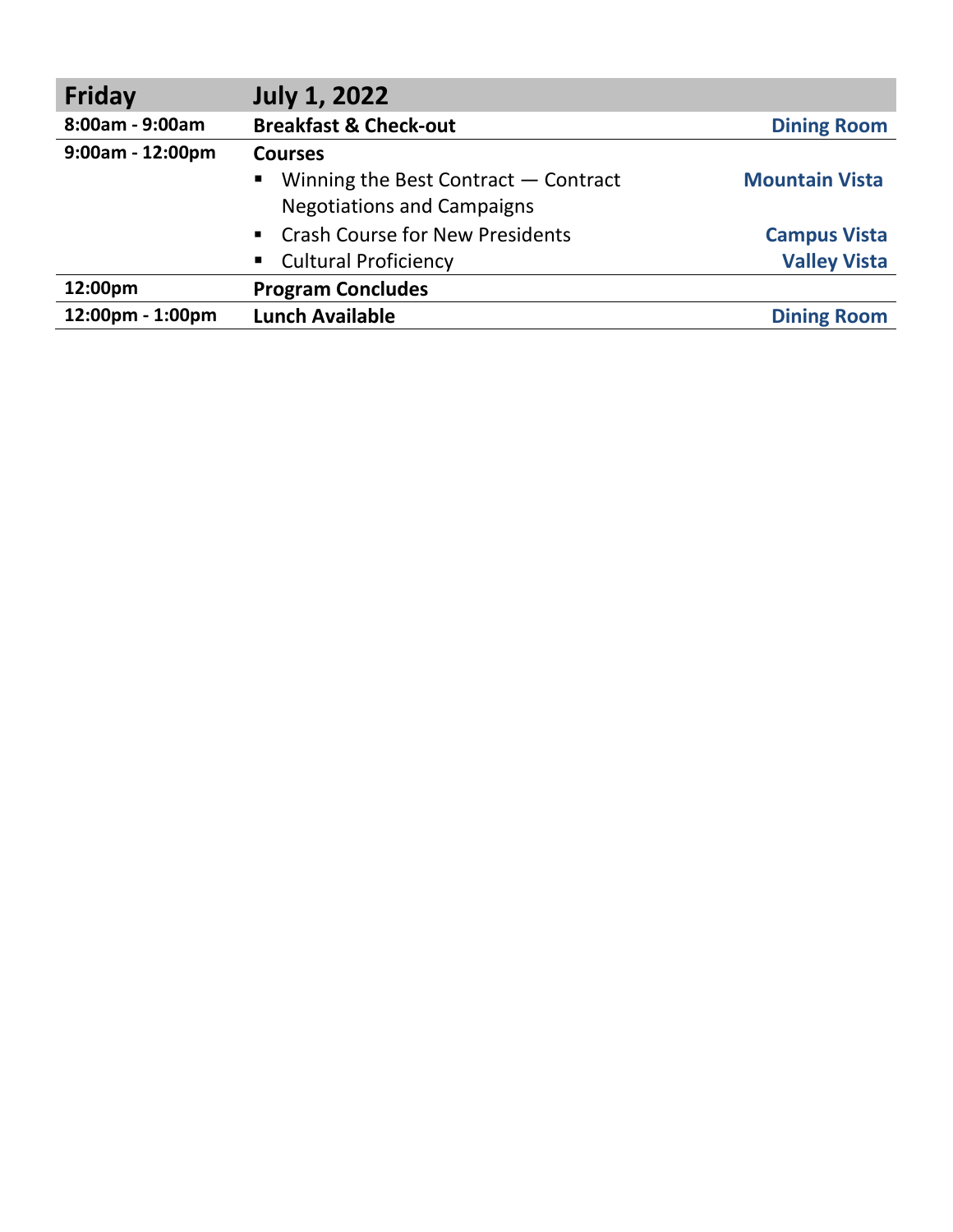## **Courses**

## **Winning the Best Contract — Contract Negotiations and Campaigns**

Collective bargaining is at the heart of union organizing. When workers act together, we have a better chance of achieving gains for our families and our students. This simulation-based course will focus on the basic strategies, best practices, and skills necessary to ensure that your local union is in a good position to negotiate the best contract possible.

Who should attend? New chief negotiators and new bargaining team members, or those with just a few years of experience. Veteran bargaining team members who want to refresh their basic skills and expand member involvement in their union's effort to win a great contract are also welcome.

**Trainers:** Anthony Solis, *CFT Field Representative* Ed Wang, *CFT Field Representative* Erica Williams, *CFT Field Representative*

Jefferson Kemp, *AFT Representative*

## **Crash Course for New Presidents**

This course is designed for local presidents elected within the last two years, and those wanting a refresher course. We will cover the basic knowledge you need as an AFT local president, provide participatory training on useful leadership skills, and allow you to share best practices and challenges leader-to-leader.

Who should attend? Current local union presidents and those who will be seated as presidents during 2022. This course is also open to new executive board members and new executive directors.

**Trainers:**  Jason Elias, *CFT Field Representative* Kassi Harris, *CFT Field Representative* Bryan Perreira, *CFT Field Representative*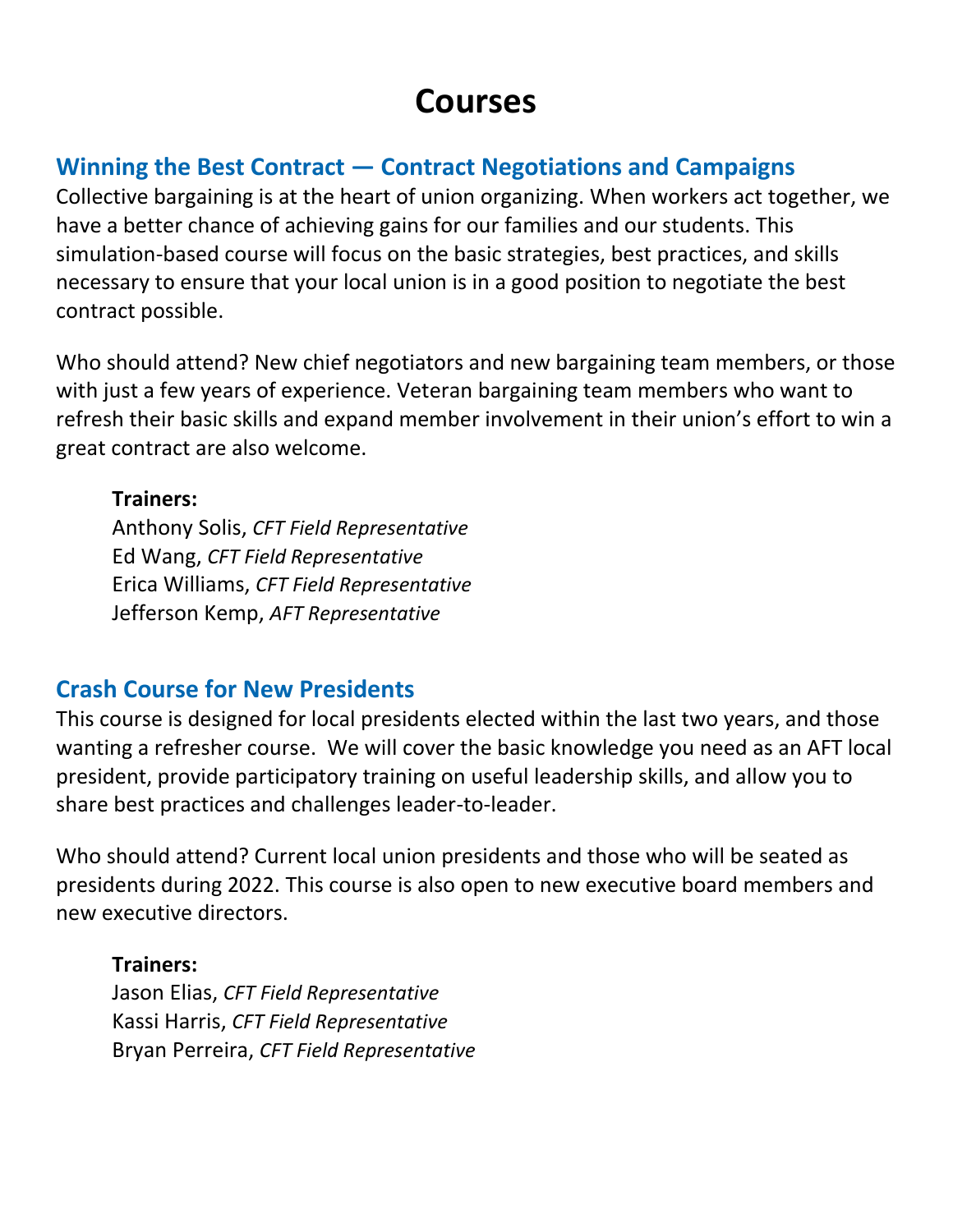## **Cultural Proficiency**

This course is based on the Cultural Proficiency Framework and will allow you to put the framework into practice at your worksite. Cultural Proficiency is the policies and practices in an organization, or the values and behavior of an individual, that enable the person or institution to engage effectively with people and groups who are different from them. Cultural Proficiency is an inside out approach that influences how people relate to their colleagues, clients, and community. Cultural Proficiency is a lens for examining one's work and one's relationships in schools and worksites.

Who should attend? Any members who would like to learn about cultural proficiency and how to implement the practices at their worksite.

### **Trainers:**

Christopher Arellano, *CFT Training Director* Dr. Reyna Garcia Ramos, *Professor of Education at the Pepperdine University Graduate School of Education and Psychology (GSEP)*

## **Evening Workshops**

### **Member Engagement: Canvassing, Mail, and Phones**

As the midterm election quickly approaches, we need to prepare to engage our members in key races. This session will provide an overview of ways you can communicate to members and offer opportunities to engage. We'll review a few important campaign tactics you can use: canvassing, direct mail and phones/SMS. Join us to learn how to better engage your members this election cycle.

### **Trainers:**

Martín Diego Garcia, *The Campaign Workshop, Vice President of Training and Strategic Planning*